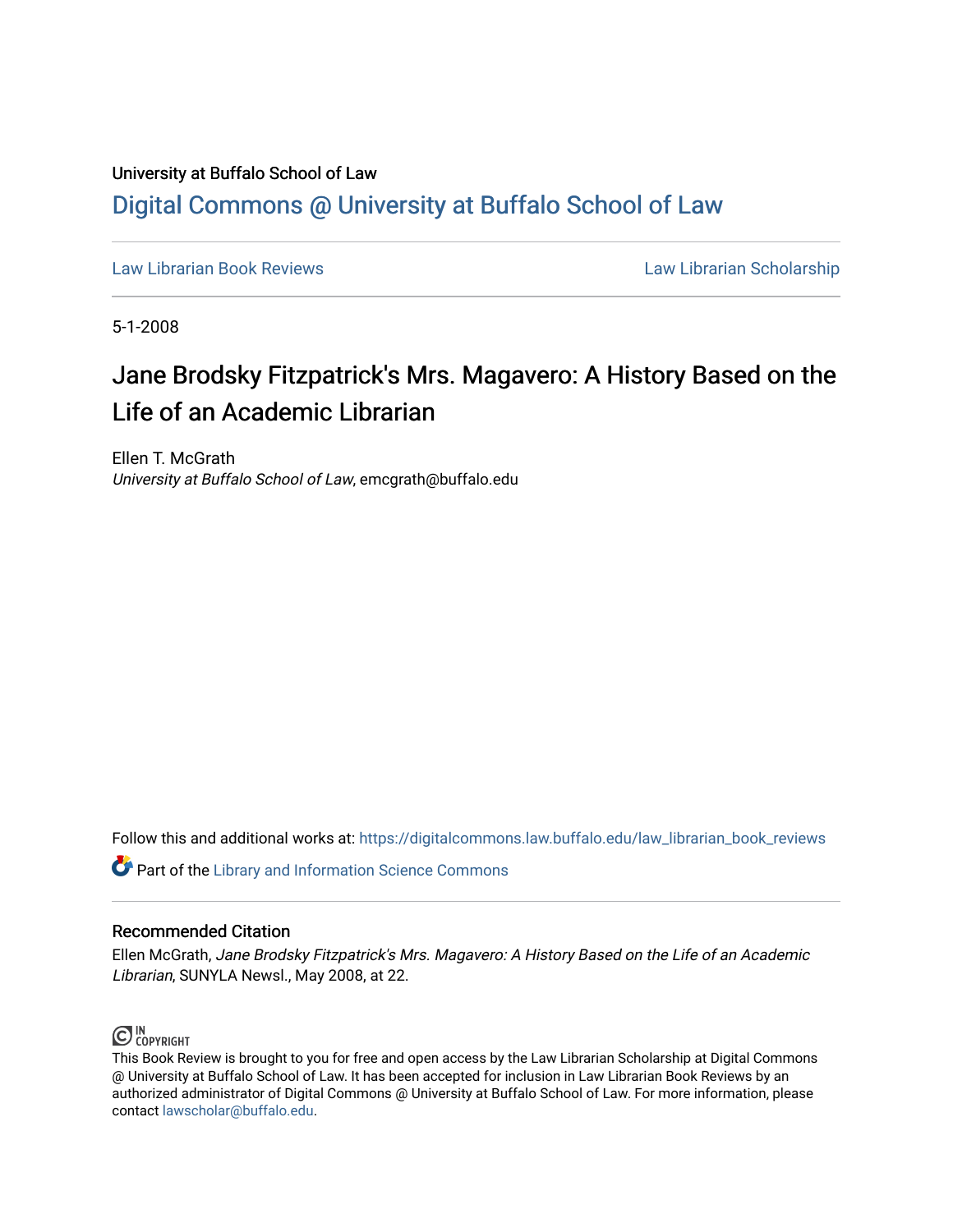## Book review by Ellen McGrath (University at Buffalo Law Library)

 Ellen McGrath, Review of Mrs. Magavero: A History Based on the Life of an Academic Librarian by Jane Brodsky Fitzpatrick. Duluth, Minn.: Library Juice Press, 2007.

The review copy of this title, provided to SUNYLA by Library Juice Press (http:// [libraryjuicepress.com](https://libraryjuicepress.com)/), made for interesting reading. A slight change to the subtitle would better represent the content of this work though. A History Based on the Life of a Female Librarian at Maritime College would be more appropriate, especially since the author states more than once that the Stephen B. Luce Library at SUNY Maritime College is not a "typical" academic library.

 This book consists of four major sections: Women in Library History, The Maritime Colleges, Mrs. Magavero (includes photos), and Transcript of Oral History. These are accompanied by a preface, introduction, conclusion, and a 10-page bibliography that runs the gamut from an 1886 article by Melvil Dewey to videocassettes and websites.

 The transcript of the oral history interview conducted by Ms. Fitzpatrick with Mrs. Magavero in the Story Corps booth in Grand Central Terminal in New York City on November 3, 2005 is located at the end of the book, but might have been better placed at the beginning. The oral history is very informal, reads a bit awkwardly at times, and comes to a rather abrupt end. Listening to the audio version might have been preferable; however, I could not locate it on the Story Corps website.